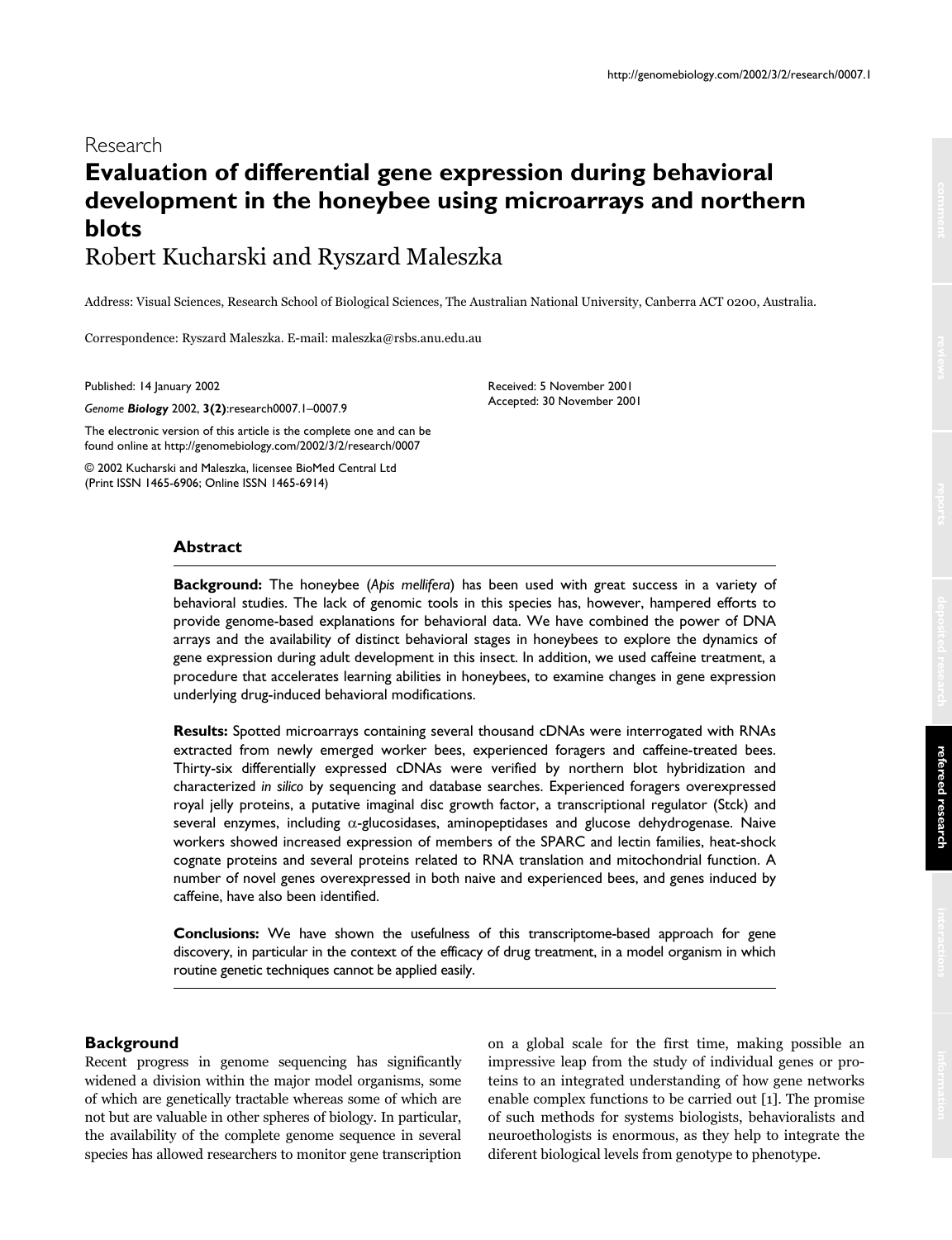The honeybee (Apis mellifera) has an exceptional track record as a behavioral model. It has contributed greatly to our understanding of insect navigation, social behavior and learning under natural conditions [2-4], and is now poised to become a valuable model in drug and pesticide evaluation because of the ease with which behavioral changes in this species can be monitored. In contrast, the recombinant-DNA-based genetic information available for the honeybee and other Hymenoptera is rudimentary and, consequently, little is known about the molecular and cellular mechanisms underlying the functioning of the brain and other vital systems in this social insect.

We have examined the practicability of using spotted microarrays representing several thousand cDNAs amplified from a standard unannotated library to generate a catalog of genes differentially expressed during behavioral development in the honeybee. The adult life of the honeybee worker is divided into two easily accessible but behaviorally quite different stages , which offer a unique opportunity to compare molecular processes in 'naive' individuals with those in experienced foragers. Young adult bees (nurses) perform 'simple' in-hive duties and largely depend on olfactory stimuli and colony context, whereas older bees (> 2-3 weeks) are engaged in complex, far-ranging foraging tasks and have strongly developed visual and olfactory perception. In contrast to experienced foragers, younger workers show no daily rhythms and, somewhat surprisingly, cannot be trained in laboratory olfactory tasks until they are 6-7 days old [5-7]. Interestingly, both colony status and artificial treatments can either accelerate or delay the rate of adult development [3,5,7,8].

The arrays were co-hybridized with RNAs extracted from naive, newborn individuals, experienced foragers, and drugtreated and untreated 3-day-old bees. We used caffeine treatment following our finding that it accelerates the development of associative olfactory learning in newborn workers (R.M., unpublished work). The candidate clones revealed by microarray analysis were verified by northern blot hybridization, sequenced and scored against the protein and DNA databases. This approach yielded a set of differentially expressed transcripts encoding conserved proteins with putative functions. Additionally, several genes of unknown function that may be involved in the control and execution of adult maturation were also identified. Our study shows that an analysis of a partial transcriptome can be successful in gaining insights into the dynamics of gene expression in a valuable model organism where conventional genetics is difficult to implement.

# **Results**

# **Identifying changes in gene expression using cDNA microarrays**

The expression pattern of approximately 2,500 unique honeybee transcripts, equivalent to approximately 20% of the estimated number of genes in the honeybee genome, was analyzed using cDNA probes reverse transcribed from mRNAs extracted from naive and experienced honeybees. Probes were prepared from the heads (minus appendages) and abdomens. Head RNA represents transcripts from the brain, cephalic glands and mandibular parts, whereas abdomen RNA comes largely from the digestive system, undeveloped reproductive system, the lymph-propelling organ, the sting and certain glands. Data from independent co-hybridizations were analyzed to identify spots (array elements) whose gene-expression ratio differed between the two conditions. Selected microarray data are shown in Table 1. By comparing transcript expression levels in the heads of naive and experienced individuals we selected 24 clones showing a more than twofold difference. An additional 11 clones were selected by comparing gene expression in the abdomens (Table 1).

Whereas honeybee behavioral development is largely controlled by genetic factors, both colony status and artificial treatments have been shown to either accelerate or delay the maturation of adult workers [7,8]. We therefore examined gene expression in caffeine-treated bees following our finding that this drug accelerates the development of memory of olfactory associative learning in young workers (R.M., unpublished work). In this experiment we used cDNA probes reverse transcribed from mRNAs extracted only from the heads of caffeine-treated and untreated 3-dayold bees. We selected 11 clones showing a greater than twofold change in the level of expression in treated versus untreated individuals (Table 1).

Some of the differentially expressed cDNAs from the head and abdomen detected in these two experiments were found to represent the same transcripts; therefore, only 37 unique genes were revealed by this approach, both upregulated and downregulated, and are listed in Table 1.

# **Verification of microarray data by northern blot hybridization**

Although spotted cDNA arrays can rapidly generate massive datasets, they are prone to methodological problems, such as the variability in absolute hybridization intensity owing to differences in the amount of DNA deposited on the chip for various genes, the existence of alternatively spliced variants and repetitive elements, and the lack of linearity between the quantified signals and the expression levels of the corresponding genes [9,10]. To ensure that the candidate transcripts identified by the microarray approach were indeed differentially expressed in naive and experienced bees, we conducted northern blot verification for 36 selected array data points. Figure 1 illustrates our array compared with northern blot analyses. We found good correlation between the array and northern blot data, and the differential expression patterns detected by microarray were reproduced in the northern blot analyses of the selected transcripts. One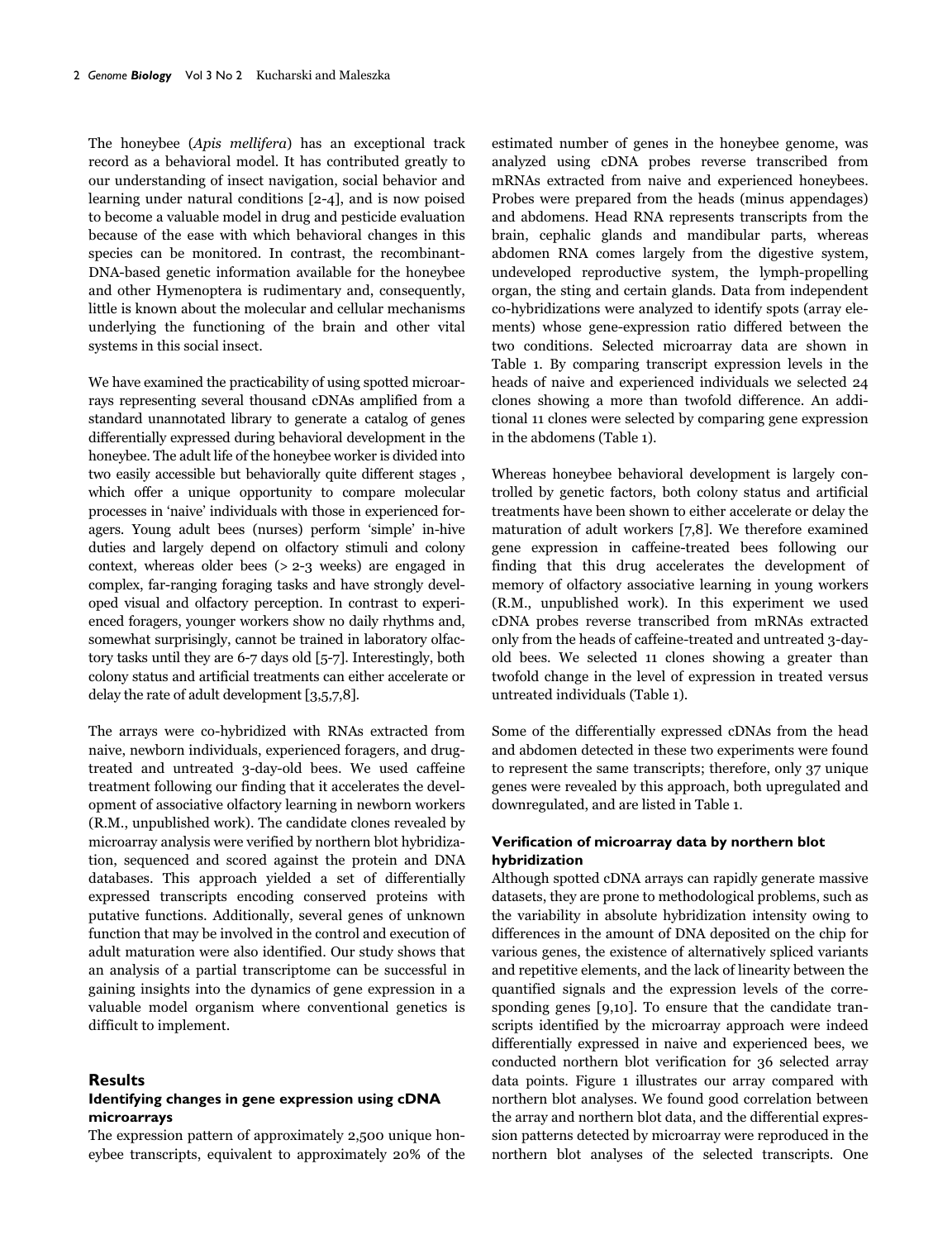# **Table 1**

# **Identity of genes differentially expressed between naive and experienced honeybees and in caffeine-treated honeybees**

| bEST<br>number | Gene                    | Array data                     |                                   |                                          |                                                            |                                          |
|----------------|-------------------------|--------------------------------|-----------------------------------|------------------------------------------|------------------------------------------------------------|------------------------------------------|
|                |                         | Head<br>(foragers<br>vs naive) | Abdomen<br>(foragers<br>vs naive) | Head (caffeine<br>treated vs<br>control) | Predicted function                                         | Similarity<br>to closest<br>relative (%) |
| 5              | Hsc70                   | -1.6                           | $+1.3$                            | $+12.6$                                  | Chaperone, heat shock response, neurotransmitter release   | 95%                                      |
| 22             | $\alpha$ -Gluc-1        | $+2.5$                         | -1.1                              | $+2.2$                                   | $\alpha$ -Glucosidase                                      | 100%                                     |
| 28             | Unknown                 | $-3.2$                         | $+2.3$                            | $-1.5$                                   | Unknown                                                    | N/A                                      |
| 30             | Hsp20                   | $+1.3$                         | $+2.1$                            | -1.1                                     | Chaperone                                                  | 65%                                      |
| 31             | Hsp83                   | -1.6                           | $+2.4$                            | $+1.2$                                   | Chaperone, heat shock response, protein folding            | 92%                                      |
| 36             | <b>SPARC</b>            | $-8.2$                         | $-3.5$                            | $+1.8$                                   | Cell adhesion, calcium binding                             | 61%                                      |
| 54             | GPDH 2                  | $-3.1$                         | $+1.3$                            | -1.1                                     | Mitochondrial glycerol-3-phosphate dehydrogenase           | 69%                                      |
| 56             | Cox10                   | $-4.0$                         | -1.1                              | $-1.2$                                   | Protoheme IX farnesyltransferase, cox assembly             | 76%                                      |
| 57             | <b>Stck</b>             | $-2.6$                         | -1.5                              | $+3.9$                                   | LIM-domain protein, transcriptional regulation             | 88%                                      |
| 61             | Unknown                 | $-5.2$                         | -1.3                              | $+1.4$                                   | PDZ-domain protein, signal transduction                    | 50%                                      |
| 82             | Aminopeptidase-1        | $+1.6$                         | $0.1 +$                           | $-1.2$                                   | Membrane alanyl aminopeptidase                             | 51%                                      |
| 92             | Trf                     | $+1.2$                         | $+3.0$                            | $+2.8$                                   | Iron transport, iron homeostasis, defense response         | 63%                                      |
| 97             | CG16857                 | $-3.3$                         | $+2.1$                            | $+1.5$                                   | lg-domain protein, cell adhesion                           | 63%                                      |
| 99             | RpS19                   | -4.7                           | $-1.7$                            | $-1.6$                                   | Structural protein of ribosome, protein biosynthesis       | 83%                                      |
| 102            | MRJP2                   | $+12.1$                        | $+1.7$                            | $-1.3$                                   | Royal-jelly protein                                        | 100%                                     |
| 105            | Gld                     | $+3.0$                         | $-1.0$                            | $+2.0$                                   | Glucose dehydrogenase                                      | 100%                                     |
| 108            | PPlase                  | $-4.0$                         | -1.1                              | -1.5                                     | Peptidylprolyl isomerase                                   | 92%                                      |
| 109            | ATP synthase $\beta$    | $-5.9$                         | -1.4                              | $+1.6$                                   | Hydrogen-transporting two-sector ATPase                    | 95%                                      |
| 112            | Unknown                 | $+5.5$                         | -1.1                              | $-1.3$                                   | Unknown                                                    | N/A                                      |
| 2              | <b>IDGF</b>             | $-1.4$                         | $+1.9$                            | $+2.4$                                   | Imaginal disc growth factor, not chitinase                 | 54%                                      |
| 122            | $\alpha$ -Glucosidase-2 | $-2.3$                         | +9.8                              | $+1.2$                                   | $\alpha$ -Glucosidase                                      | 60%                                      |
| 123            | Unknown                 | $-3.3$                         | -1.1                              | $-1.7$                                   | Unknown                                                    | N/A                                      |
| 124            | Peritrophin             | $-5.6$                         | $-4.3$                            | $+1.4$                                   | Structural protein of peritrophic membrane, chitin binding | 78%                                      |
| 125            | Hymenoptaecin           | $+1.5$                         | $+8.0$                            | $+1.7$                                   | Antibacterial protein, defense response                    | 100%                                     |
| 127            | CG6112                  | $-7.1$                         | $-3.8$                            | $-1.3$                                   | Ligand-gated ion channel subunit                           | 98%                                      |
| 128            | Aminopeptidase-2        | $-1.4$                         | $-1.2$                            | $+1.5$                                   | Membrane alanyl aminopeptidase                             | 49%                                      |
| 129            | Unknown                 | $-1.9$                         | $+1.2$                            | $+5.6$                                   | Unknown                                                    | N/A                                      |
| 130            | Unknown                 | $-7.2$                         | $-1.7$                            | -1.1                                     | Unknown                                                    | N/A                                      |
| 131            | Lectin                  | $-16.0$                        | -5.9                              | $-1.3$                                   | Ligand binding or carrier                                  | 82%                                      |
| 132            | Coxl                    | $-4.9$                         | $+1.0$                            | $+1.1$                                   | Respiratory-chain enzyme                                   | 100%                                     |
| 133            | Scp1                    | $-2.4$                         | $-1.2$                            | -1.7                                     | Small chemosensory protein                                 | 74%                                      |
| 134            | ATPsynthase F0-6        | $-14.1$                        | $-1.4$                            | $-1.0$                                   | Proton pump, ATP synthesis                                 | 100%                                     |
| 136            | Unknown                 | N/A                            | $+1.2$                            | $+4.3$                                   | Unknown                                                    | N/A                                      |
| 138            | Gs2                     | N/A                            | $+1.8$                            | $+3.5$                                   | Glutamine synthase                                         | 77%                                      |
| 143            | Unknown                 | N/A                            | $-1.0$                            | $+3.4$                                   | Unknown                                                    | N/A                                      |
| 147            | CG5586                  | N/A                            | $-1.3$                            | $-3.2$                                   | WD40 and SOCS domain-containing protein                    | 38%                                      |
| 148            | Aminotransferase        | $-2.6$                         | $-1.4$                            | $-3.5$                                   | Ornithine-oxo-acid aminotransferase                        | 73%                                      |

bEST number, cDNA number; gene, gene identifier; array data, fold change calculated from array hybridization data using pairwise comparisons for heads, abdomens and caffeine-treated bees; predicted function, putative function inferred from sequence similarity; Percentage similarity to the closest relative in GenBank. Accession numbers of bESTs reported in this paper: 5, BI946410; 22, BI946425; 28, BI946431; 30, BI946433; 31, BI946435; 36, BI946440; 54, BI946454; 56, BI946456; 57, BI946458; 61, BI946461; 82, BI946480; 92, BI946487; 97, BI946490; 99, BI946493; mrjp2 (102), af000632; gld (105), ab022907; 108, BI946499; 109, BI946500; 112, BI946503; 121, BI946511; 122, BI946512; 123, BI946513; 124, BI946514; hymenoptaecin (125), amu15956; 127, BI946517; 128, BI946519; 129, BI946520; 130, BI946522; 131, BI946524; 132, BI946525; 133, BI946526; 134, BI946527; 136, BI946528; 138, BI946532; 143, BI946537; 147, BI946542; 148, BI946543.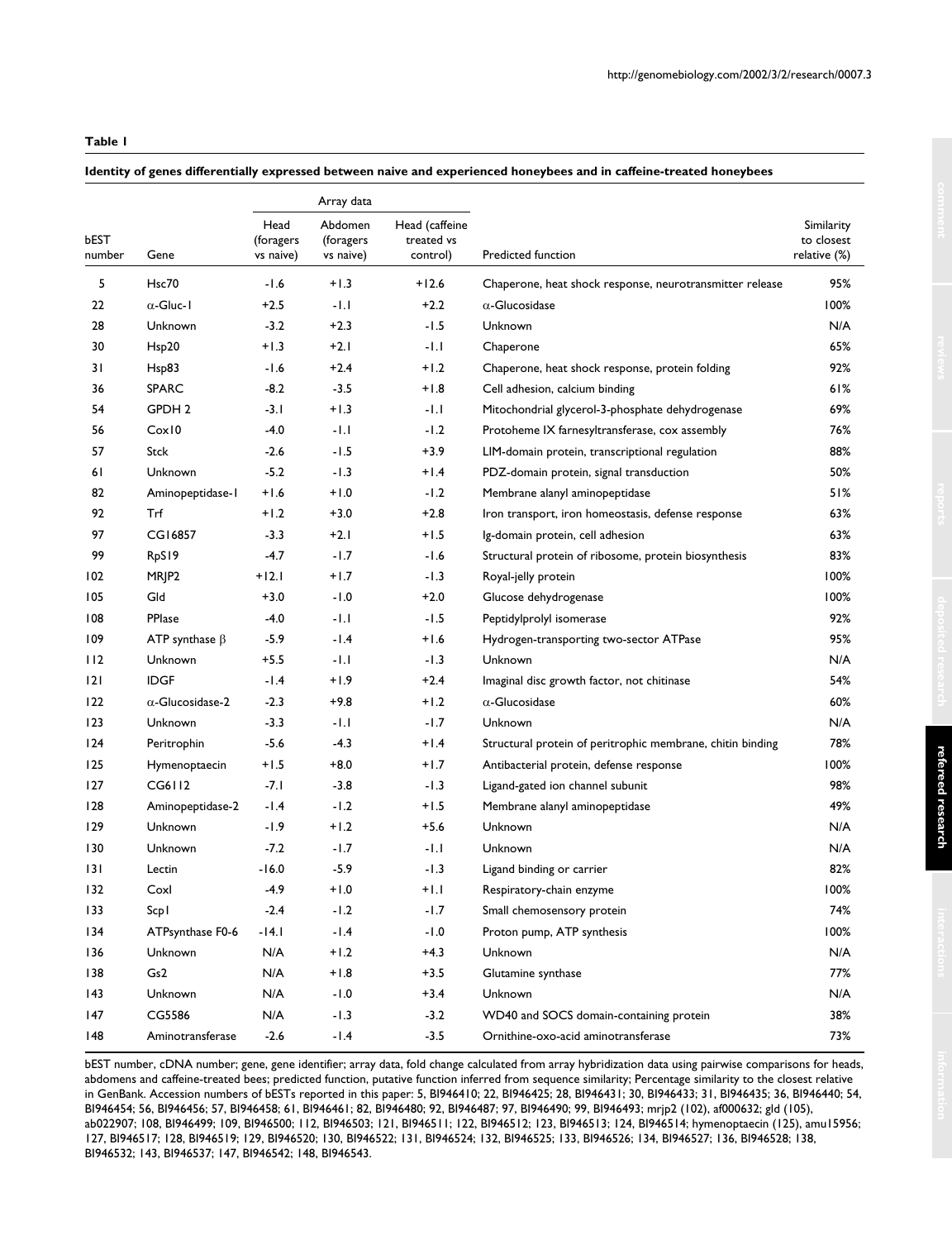

## **Figure 1**

Differential expression of 36 ESTs (indicated by red boxes) detected by microarrays and confirmed by northern blotting (lower panels for each EST). The three columns correspond to transcripts identified as differentially expressed in the heads and abdomens of newly born bees and experienced foragers, and in the heads of 3-day-old bees after caffeine treatment.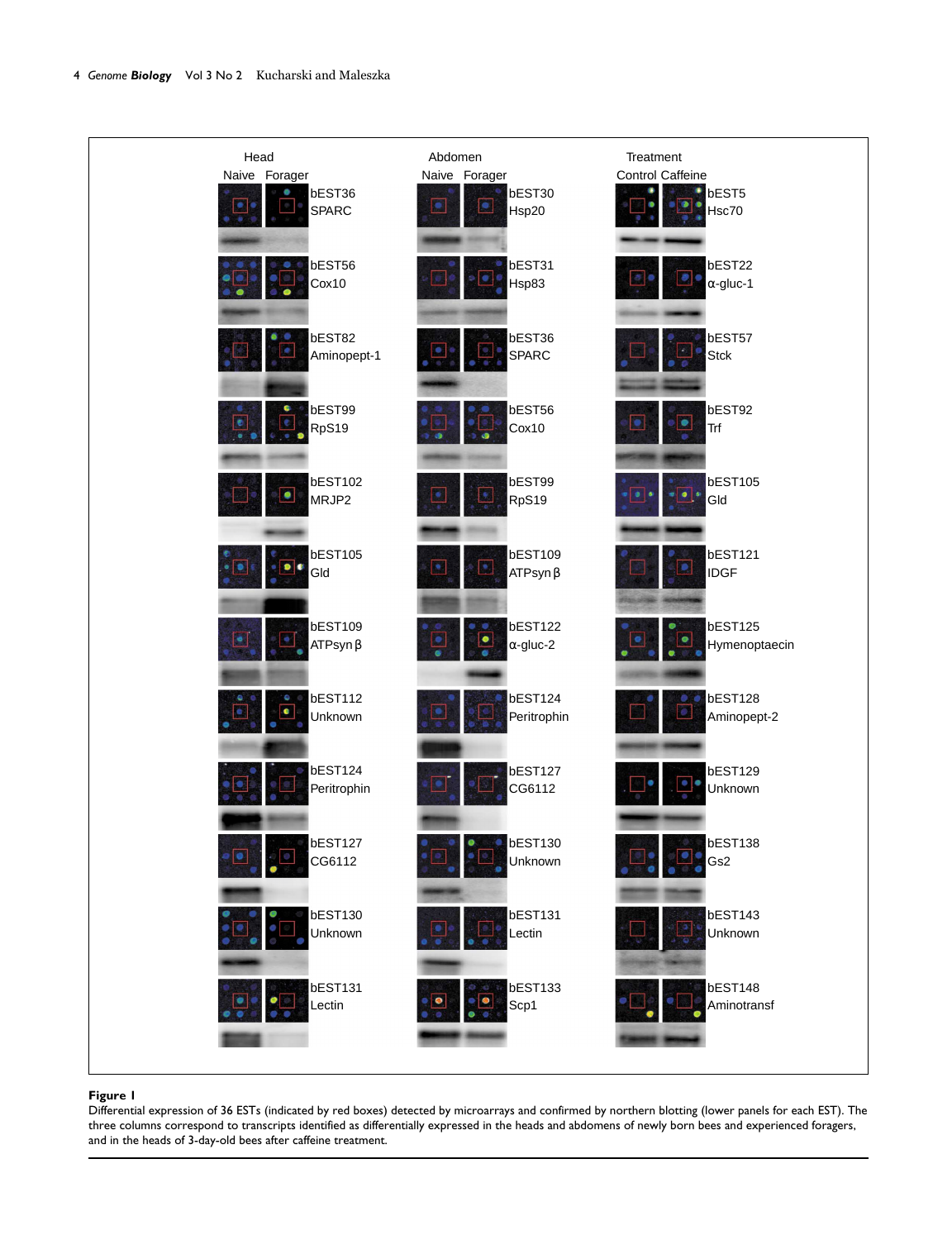notable exception is clone bEST129, which microarrays showed to be upregulated in heads of caffeine-treated bees, but northern blots showed to be downregulated (Figure 1).

To determine whether a change in the level of a particular transcript in one compartment correlates with a similar change in other organs or tissues, we examined the expression patterns of 15 confirmed candidates in all three major body compartments (head, thorax and abdomen). By adding mRNA from the thorax, we expanded the range of tissues examined to include the wing and leg muscles. As shown in Figure 2, this experiment gave additional information on the spatio-temporal expression of our candidate genes. Some transcripts that were upregulated in one compartment showed decreased expression in another. For example, genes for the chaperonin Hsp20 and the transcriptional regulator Stck were both upregulated in the head but downregulated in the abdomen of foragers. The relative levels of mRNAs in different compartments were uneven, indicating an additional level of complexity of the regulatory mechanisms controlling the expression of these genes in time and space. Transcripts associated with 'functional' glands, including those for the royal-jelly proteins (RJPs) and certain enzymes, were restricted to the head, whereas  $\alpha$ -glucosidase-2 was predominantly expressed in the abdomen. However, despite the fact that the cDNA library used in this study had been prepared from brain mRNAs, we found that the majority of the transcripts were expressed in other body compartments. This is consistent with previous studies in other species showing that the majority of genes are expressed with little spatial specificity [11].

## *In silico* **characterization of candidate clones**

In-depth analysis of the 37 clones listed in Table 1 that were detected as differentially expressed by microarray analysis revealed both evolutionarily conserved and hitherto unknown genes. Details of the genes, including putative identifications and functional attributes, are shown in Table 1. The clones fall into three main groups. The first comprises genes encoding proteins whose functional attributes are based on large data sources from many organisms: ribosomal proteins (bEST: 99), metabolic enzymes (bEST: 22, 105, 138), developmentally regulated proteins and mitochondrial proteins (bEST: 54, 56), all sufficiently conserved in sequence and domain composition throughout many evolutionary lineages to be predicted with some confidence. This category also includes heat-shock cognate proteins (bEST: 5, 30, 31), which belong to a large, highly conserved family that includes molecular chaperones, stress proteins, signal transducers and developmental regulators [12]. The second group comprises transcripts encoding proteins that have at least one recognizable motif or domain, but whose functional attributes are generally unclear. For example, cell adhesion molecules are particularly heterogeneous between different organisms in terms of their domain combinations, making in silico comparisons particularly problematical (bEST: 97). The third group comprises 'orphan' genes that show no significant similarity to sequences deposited in GenBank and are likely to represent either honeybee-specific genes or genes that have not yet been sequenced in other species. Alternatively, these sequences might represent genes that encode highly divergent proteins that cannot be assigned to a known functional class without a three-dimensional structure [13]. One example of a novel gene that is significantly downregulated in experienced foragers, especially in the abdomen, is clone bEST123.

http://genomebiology.com/2002/3/2/research/0007.5

## **Discussion**

Our rationale for comparing gene expression in naive, newly born bees and experienced foragers was based on previous findings suggesting that adult development in this insect is associated not only with behavioral maturation and division of labor, but also with significant molecular and cellular changes in the brain and other tissues. These changes include alterations in cholinergic and glutamatergic systems [14-16], increases in the levels of hormones and biogenic amines [17] and volumetric changes in some brain neuropils [18]. By comparing patterns of gene expression in naive versus experienced bees, we expected to identify transcripts that might control maturation of the brain and the innate immune system, activation of metabolic pathways, learning ability and other physiological functions. Furthermore, we were curious to determine if caffeine-induced improvements in memory consolidation and associative learning lead to changes in gene expression that can be analyzed by microarrays.

In this study we have not detected any differences in the level of expression of genes involved specifically in neurotransmission, most probably as the result of experimental restrictions imposed by the use of heterogeneous body parts. It has been acknowledged that the marked cellular heterogeneity and low expression levels of many genes in the nervous system pose a serious challenge for microarray technologies [9,19]. One recent study of two different mouse strains has shown that of more than 7,000 expressed mouse genes detected on the array, only 24 were identified that were differentially expressed in all six brain regions in the two different strains [20]. In spite of its relatively small size (around 1 mm3), the honeybee brain contains 1 million neurons organized in functionally specialized and anatomically divergent neuropils [21]. Differences in the levels of mRNAs expressed in such a small amount of tissue are probably at the detection limit of current microarray experiments. Judging from their level of expression, the genes revealed in our present study are either moderately or highly expressed (Figure 2), and might therefore be more suitable for parallel comparisons than less abundant transcripts. Nonetheless, the identification of a number of differentially expressed transcripts in the honeybee encoding molecules from functionally defined gene-activity cascades, including some in the nervous system, underscores the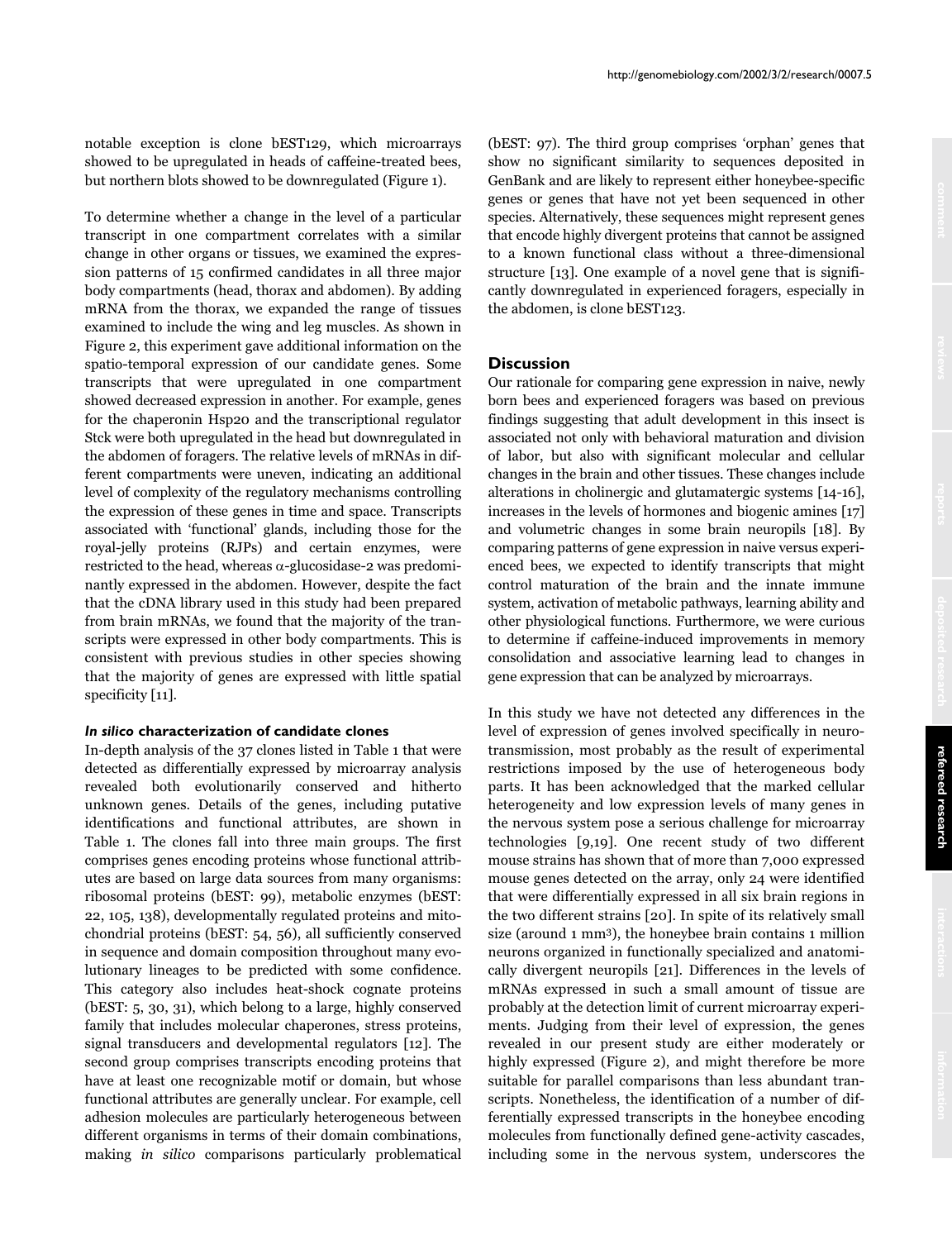

#### **Figure 2**

Northern blot hybridization showing the pattern of expression of selected genes in the head, thorax and abdomen. **(a)** Genes downregulated in foragers; **(b)** genes upregulated in foragers; **(c)** genes predominantly expressed in only one compartment.

utility of this approach as a screen for detecting changes that occur during complex biological processes.

As expected, a number of upregulated genes encoding metabolic enzymes and proteins expressed in 'functional' glands have been detected. These include  $\alpha$ -glucosidase-1, glucose dehydrogenase and RJPs. The RJPs are related at the sequence level to the yellow protein family in *Drosophila*, but have diverse, poorly understood functions in the honeybee [22]. They are highly abundant in the hypopharyngeal gland of worker bees and are components of the so-called bee-milk, used to feed the queen larva. However, at least one member of the RJP family is also expressed in the brain [23]. One of the  $\alpha$ -glucosidases described in this work (bEST122) seems to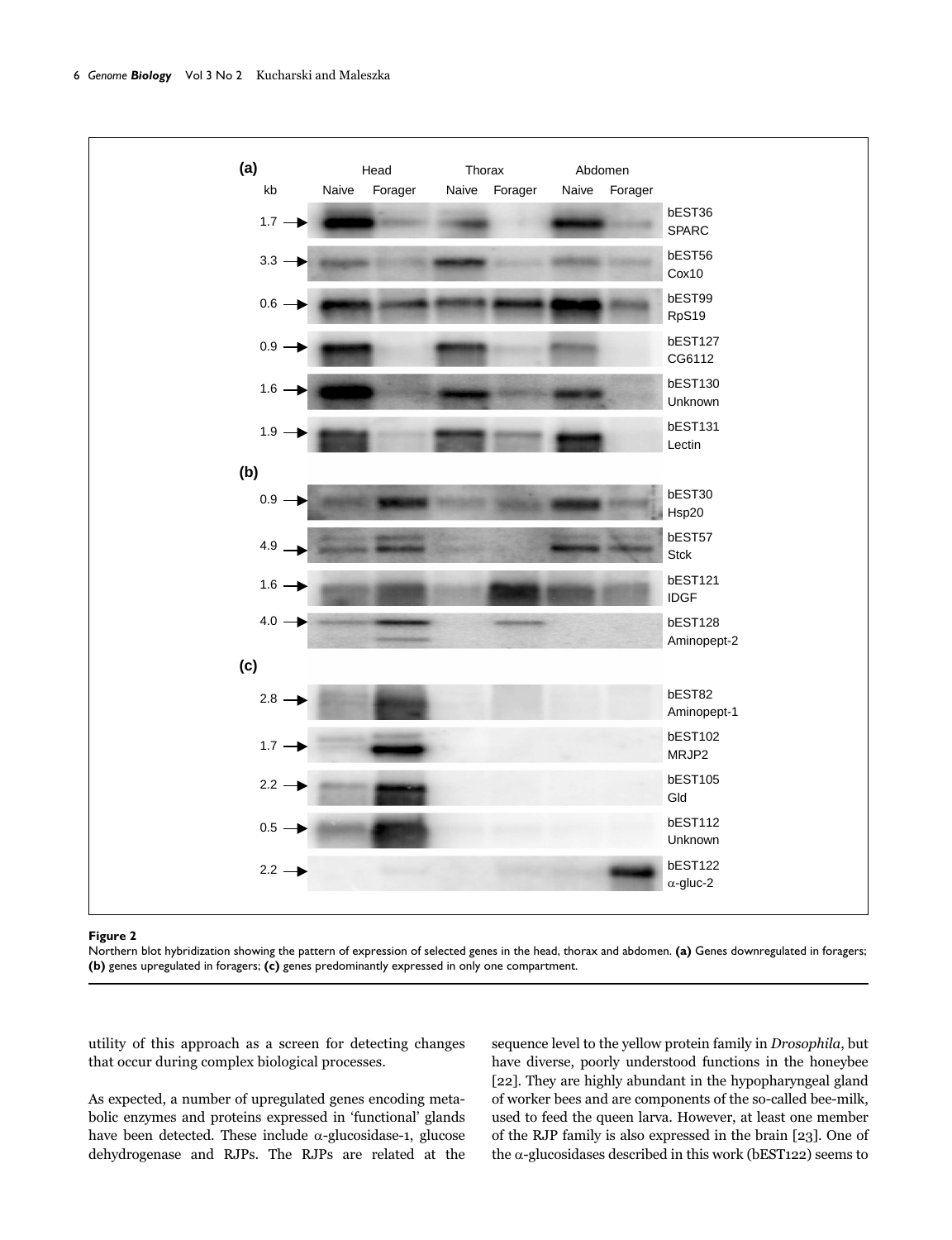be a novel protein expressed predominantly in the abdomen (Figures 1,2), in contrast to the previously identified  $\alpha$ -glucosidase-1 (bEST22), which is head-specific [24]. The expression levels of mitochondrial genes (bEST54, 56, 109, 134) were significantly reduced in foragers, suggesting that electron-transport system activity declines in older bees. It has been proposed that decreased levels of mitochondrial transcripts reflect changes in the electron-transport system and oxidative phosphorylation and contribute to the etiology of aging [25]. Similarly, the decreased levels of mRNAs encoding ribosomal proteins (bEST99) in foragers are likely to indicate the loss of homeostatic function in older individuals, as reported for other species [26].

Other genes known to be involved in cellular differentiation showed changes in the level of expression in newly born bees and experienced foragers. For example, sparc (bEST36), which encodes a calcium-binding glycoprotein expressed in extracellular matrix of various cell types undergoing morphogenesis, development and remodeling, is highly expressed in young bees, whereas a crystallin-like chaperonin, Hsp20, encoded by l(2)efl (lethal 2 essential for life, bEST30) is upregulated in the heads of foragers. Other genes upregulated in foragers encode proteins such as LIM (bEST57), which affects muscle adherens junction integrity and mechanosensory function, imaginal disc growth factor (IDGF; bEST121), and a novel protein (bEST112).

Among transcripts induced by caffeine treatment, we have identified those for a putative member of the LIM family (with a protein-protein interacting domain LIM; bEST57), IDGF (bEST121) and a glutamine synthetase (bEST138). The increased levels of mRNAs encoding two proteins implicated in immune responses, namely transferrin (bEST92) and hymenopteacin (bEST125), may indicate a reaction to physical injury and/or bacterial infection during injections. On the other hand, transferrin is also a key component in the control of iron homeostasis and it is conceivable that cellular changes induced by caffeine treatment, unrelated to injury, lead to the induction of its transcript. Such multifunctional roles for proteins are increasingly being found to be a rule rather than an exception, and even the best characterized of all proteins are increasingly being found to have bioinformatically unpredicted multifunctional characteristics [13]. For example, many ribosomal proteins have been found to be involved in extra-ribosomal activities such as iron binding, chromosomal condensation, DNA replication, transcription, RNA processing and DNA repair, and in protein-protein interactions in the p53 and Mdm2 pathways involved in malignant transformation [27]. The identification of caffeine-inducible transcripts suggests that the honeybee might be a convenient organism in which the efficacy of drug treatment could be rapidly tested before more costly and time-consuming experiments with vertebrates.

A number of the honeybee cDNAs, such as that for the putative PDZ-domain-containing protein (bEST61), show higher similarity to vertebrate sequences than to invertebrate sequences. This observation may indicate an under-representation of GenBank entries from insect species more closely related to the honeybee than is Drosophila melanogaster. One example of an unexpected evolutionary divergence of dipteran and hymenopteran sequences is the ligand-binding domain of the honeybee nuclear receptor Ultraspiracle (USP) (R.M., unpublished work; GenBank accession number AF263459), which clearly falls in the vertebrate-crab-tick-locust group rather than the dipteran-lepidopteran group. The reason for the divergence of USP sequences is unknown, but could result from a change in the type of ligand bound or the loss of ligand altogether [28].

Our study has revealed a collection of predicted proteins common to the honeybee and Drosophila as well as proteins that may be unique to the honeybee. Together with another study in the honeybee that compared the expression pattern of 288 'caste-related' genes [29], this dataset will be valuable for future comparative studies of gene-expression patterns in both insects. These comparisons will help to determine whether the behavioral differences between the 'simple' fly and the 'sophisticated' honeybee result from the invention of novel proteins, or are the output of changing patterns of expression of a basic set of genes common to both species. The haploid genome in the honeybee is similar in size to that in Drosophila (approximately 180 million base pairs) and is expected to contain a comparable number of genes, approximately 13,600 [30]. However, these two genomes produce radically different living systems, both structurally and functionally, supporting the view that there is essentially no correlation between the gene number and the phenotype of a given species [30].

# **Conclusions**

We show here that array-based transcriptome analysis can be successfully used for basic cataloguing of gene expression in an organism for which genome and/or transcriptome information is virtually unavailable. Furthermore, in contrast to the most widely studied invertebrate model organisms - the fruit fly D. melanogaster and the nematode Caenorhabditis elegans - the honeybee has a range of complex individual and social behaviors, including a change from doing simpler activities when young to more complex activities when older. Thus, the availability of gene-expression data in the honeybee, combined with the ease with which honeybee brain chemistry and behavior can be perturbed, further strengthens the value of this insect in behavioral and pharmacological studies.

# **Materials and methods Sample collection**

Foraging honeybee workers were captured near the hive entrance and snap-frozen in liquid nitrogen (LN). To ensure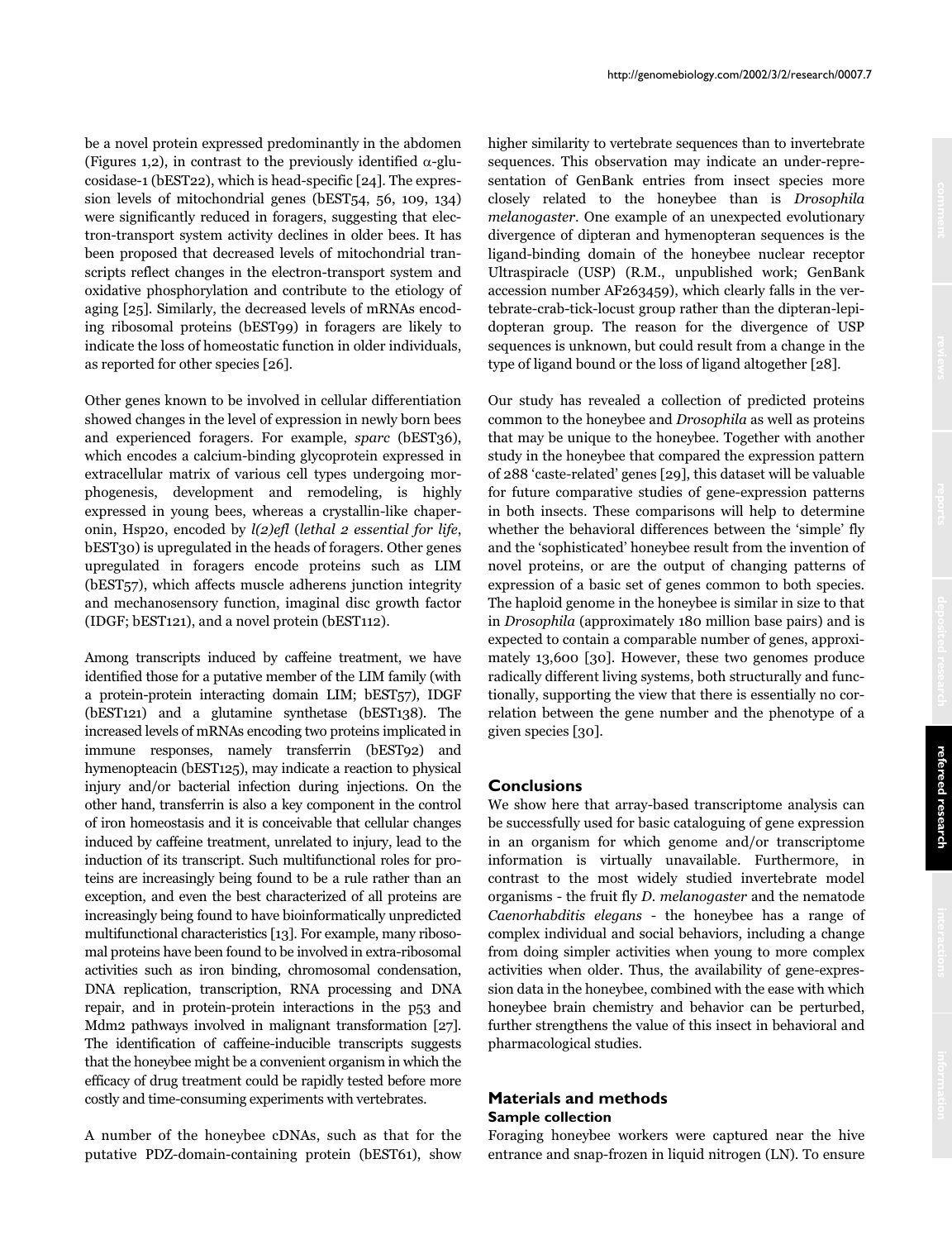that fully matured workers were collected, only those that carried pollen or nectar were selected. We estimate their age to vary from 20-35 days. To obtain newly emerged honeybees, a single brood frame was removed from the hive and incubated at 32°C (80% humidity). Individual insects were collected within 30-60 min after emergence and snap-frozen in LN. All dissections were done under permanent cooling (dry ice or LN). To obtain caffeine-treated bees, a colony of 30 newly born individuals in a small cage was fed for 3 days with honey containing 10 mM caffeine. A similar colony fed only with pure honey was used as control.

## **Array preparation**

We used a standard, unannotated and non-normalized honeybee brain cDNA library made in lambda ZAP [31], kindly provided by G. Robinson, University of Illinois, Urbana-Champaign. Mass excision of cDNA-containing plasmids was carried out as recommended by the Stratagene uni-ZAP XR manual. Single colonies were picked manually and inoculated into  $96$ -well microtiter plates containing 100  $\mu$ l of LB medium per well. Following an overnight incubation, 5-µl bacterial aliquots from each well were taken for direct PCR amplification using 2 units of Taq DNA polymerase from Promega (plus 0.025 units of Stratagene Pfu) and 50 pmol of each primer (reverse and M13-20) per 100  $\mu$ l reaction. Twenty-four PCR reactions from each of the 48 microtiter master plates were checked for the presence of amplified inserts. The PCR products were cleaned up by precipitation with iso-propanol and after several washes with 70% ethanol were resuspended in 3 x SSC, 0.01% sarcosyl. Array construction, labeling and hybridization were carried out according to protocols established by the Brown lab in Stanford [32] with minor modifications. Arrays were prepared by printing 4,608 samples in triplicate on polylysine-coated glass slides (Menzel) using a robotic device from Genetic Microsystems (model 418). These samples correspond to approximately 2,500 unique cDNAs. This estimate is based on random sequencing of 106 clones (aproximately 72% unique), the frequency of 'empty' clones resulting from abortive bacterial growth or failed plasmid purification (10%) or the success rate of insert amplification (85%).

## **RNA extraction, hybridization and data analysis**

Total RNA was extracted from frozen tissues by homogenization in a guanidine-thiocyanate buffer [14] and sedimented overnight at 100,000g through a CsCl cushion (1.2 ml of 5.7 M CsCl overlaid with 4 ml RNA extract). We found that incorporation of fluorochromes was greatly improved in samples purified by CsCl sedimentation. Labeled probes were prepared by incorporating Cy3 and Cy5 dUTP (Amersham) during reverse transcription of total RNA (SuperScriopt II, Life Technologies). Hybridization was carried out for 2-5 h at  $62^{\circ}$ C in a small volume (60-120 µl) of ExpressHyb buffer (Clontech) under a plastic coverslip. Typically each run was repeated twice. Following a washing step, slides were scanned with the Affymetrix 428 scanner and

analyzed using Affymetrix Pathways software v.1.0 and Microsoft Excel spreadsheets.

## **Sequencing and bioinformatics**

High-throughput automated sequencing was done by the Australian Genome Research Facility (AGRF) in Brisbane using double-stranded plasmid DNA templates. Database searches were carried out at the National Center for Biotechnology Information (NCBI) using the BLAST server [33]. Additional searches were conducted at the Keck Center for Comparative and Functional Genomics, University of Illinois at Urbana-Champaign [34] to determine if our cDNAs are included in the recently established honeybee EST database. The following nine clones have not previously been found: bEST: 28, 54, 121, 123, 132, 134, 136, 143 and 147 (see Table 1 for GenBank accession numbers).

## **Northern blot analysis**

Total RNA was isolated using Trizol reagent from Gibco BRL followed by mRNA purification on Oligo( $dT$ )<sub>25</sub> magnetic beads from Dynal (Oslo). RNA samples were denatured by mixing with an equal volume of formamide, containing 0.05% bromophenol blue and 0.01% SybrGreen II, incubated at 90°C for 5-7 min and immediately chilled on ice. Electrophoresis was carried out in small horizontal tanks (Hoeffer HE33) using 1.5% agarose gels submerged in TBE buffer (50 mM Tris-borate, 1 mM EDTA pH 8.2) at 20 V/cm. Alternatively, the glyoxal-based system (Ambion) was used for RNA separation, in particular to analyze larger  $(> 2 \text{ kb})$ transcripts (see the manufacturer's instruction manual (Ambion, catalogue number 1946) for details). Following electrophoretic resolution the gels were quantified with the Vistra FluoroImager and then soaked in 1 M ammonium acetate, 0.02 M NaOH and blotted onto Hybond N+ nylon membranes (Amersham) by capillary transfer. RNA was crosslinked to the membrane by UV irradiation, and after a brief wash in 2 x SSC the blots were prehybridized for 5-30 min. Hybridization was carried out either at 68°C (ExpressHyb solution, Clontech), or at 42°C (UltraHyb buffer, Ambion) for 16 h using 32P-labeled probes (RediPrime kit, Amersham). Blots were washed 3-4 times in 2xSSC, 0.1% SDS at 50°C and exposed to a phosphorstorage screen (Molecular Dynamics) without drying. Computer generated images (MD Phosphor-Imager 400S) of individual gels were analyzed using ImageQuant software.

### **Acknowledgements**

We thank Nadine McCarthy and Paul Helliwell for skilful assistance. This work was supported by Human Frontier Science Program grant RGO134/1999-B.

#### **References**

- 1. Ferea TL, Brown PO: **Observing the living genome.** *Curr Opin Genet Dev* 1999, **9:**715-722.
- 2. Srinivasan, MV, Zhang SW, Altwein M, Tautz J: **Honeybee navigation: nature and calibration of the 'odometer'.** *Science* 2000, **287:**851-853.